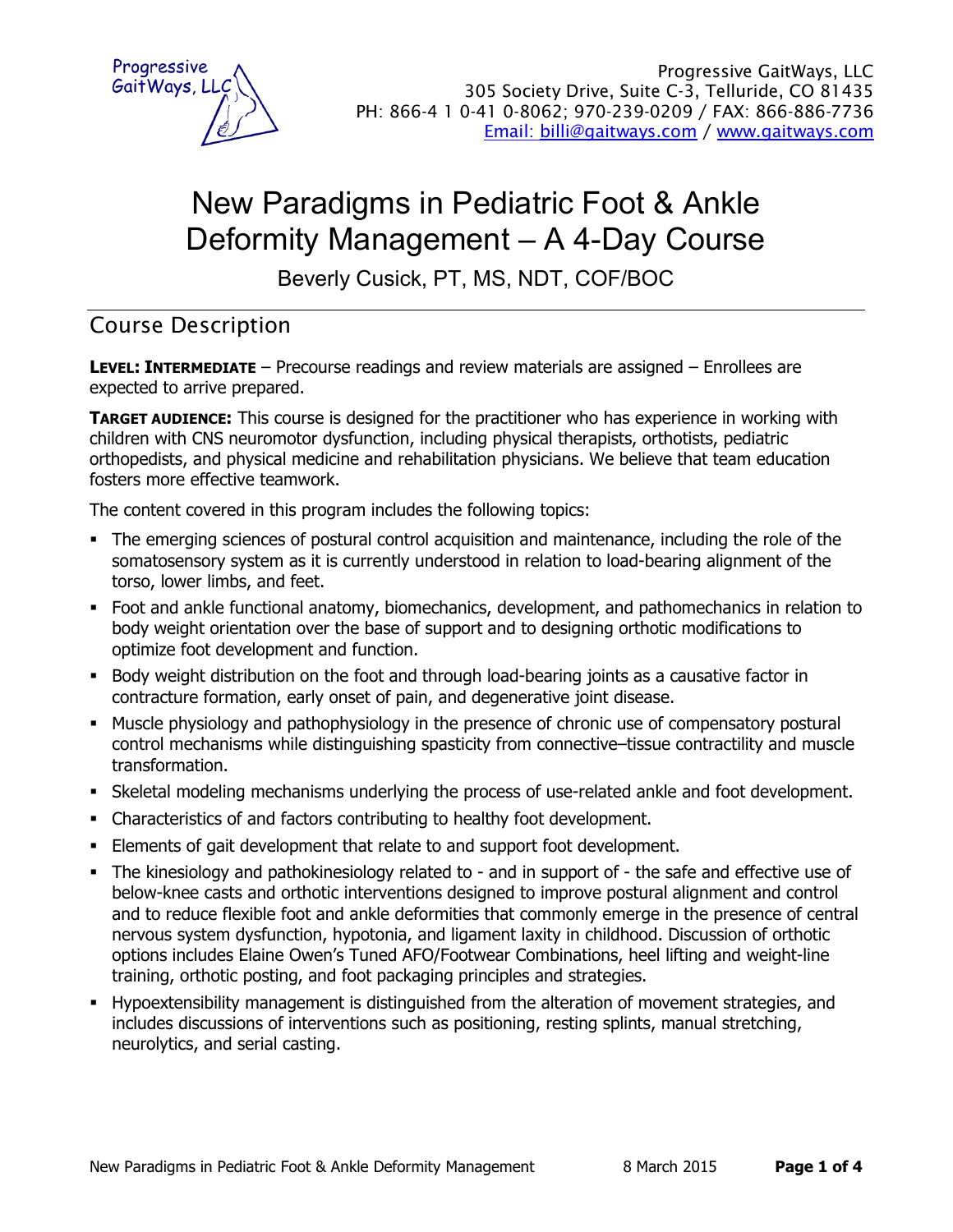Common developmental foot deformities are identified and described in terms of plane-based anatomical components. Musculoskeletal assessment procedures are reviewed as the findings lead the clinician to a systematic clinical decision-making process regarding orthotic design to optimize load-bearing foot and limb joint alignment, the desired magnitude of segment enclosure, the degrees of freedom to be allowed, and posting options. Soft-tissue extensibility findings are also used in the documentation of the effects of assorted orthotic intervention strategies.

Labs feature closely-supervised trials of several ankle and foot assessment procedures, with findings applied to orthotic posting and design. Assessment tools and materials will be provided for undertaking posting trials to preview effects of proposed orthotic modifications.

# Course Objectives

## **Participants completing the** *didactic portion* **of this course are expected to be able to:**

- ß Describe, in plane-based terminology, the motions of the joints and various bones of the foot in the open and closed kinetic/kinematic chains.
- **•** Discuss the relationship between joint alignment and related muscle function in terms of joint axis inclination, muscle and loading force vectors, lever arms, and resultant moments.
- **•** Describe the role of the foot and ankle sensory receptors and weight distribution on the foot in the achievement and maintenance of postural control in standing and gait.
- **Explain the clinical rationale for using specific assessment techniques to identify features of soft** tissue extensibility, joint mobility, and structural alignment in the ankle and foot.
- **•** Discuss the reported reliability and validity of common clinical tests for spasticity.
- **•** Distinguish between spasticity, connective-tissue contractility, and soft-tissue transformation, and discuss management implications.
- **Discuss the physiology and functional significance of R<sub>1</sub> (first-catch) end range of motion.**
- **Explain the physiologic and structural changes that are known to occur in chronically over**recruited muscle and surrounding tissues following a history of recruitment for maintenance of verticality.
- **•** Distinguish between dominance and strength within a muscle force couple.
- **Upon discovering a dominant muscle, name 3 related areas of concern.**
- **•** Describe orthotic posting in sagittal and frontal planes, and discuss posting objectives.
- ß Discuss the purposes of weight line training in foot and ankle deformity management re proprioception and muscle recruitment strategies used for postural control.
- Name 5 features that identify a sound developing foot.
- **EXECUTE:** Identify the deformities of the foot and ankle that occur most commonly in children or adults with CNS upper neuromotor dysfunction, and describe the components of illustrated deformities at each joint in plane-based terms.
- **•** Determine whether a deformity meets the criteria for intervention with heel-posting in ankle plantarflexion, serial casting, an R-wrap© orthosis, stretch splinting, and/or positioning.
- **Explain the rationale for instituting strengthening and range-maintenance measures after** restoring soft tissue extensibility.
- **•** Discuss the limitations of stretching exercise as a deformity management tool.

## Participants completing the *lab sessions* of this course are expected to be able to:

ß Demonstrate novice skill level in musculoskeletal assessment procedures of the ankle and foot in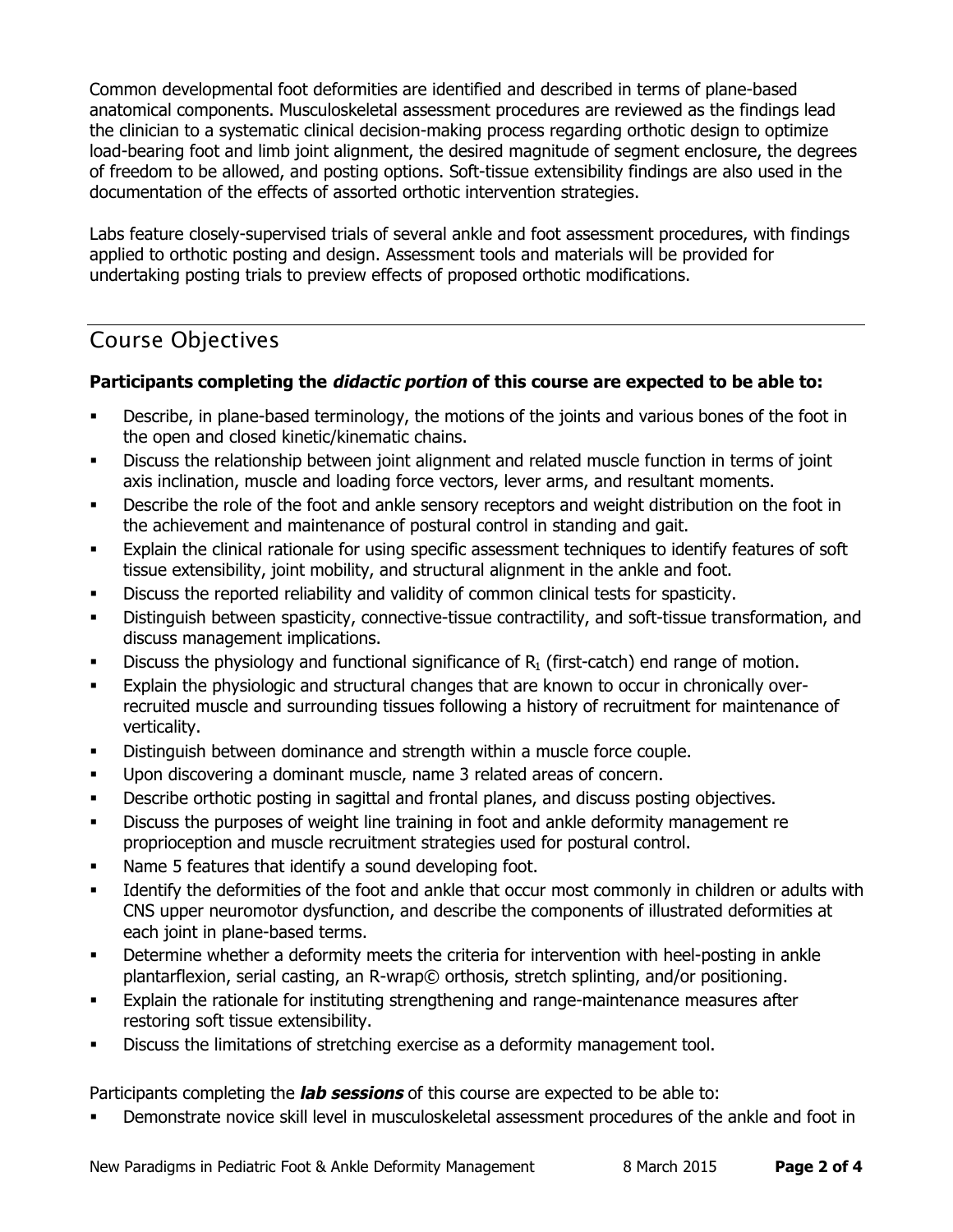the open and closed chains.

- **Bring the principles of orthotic posting to the findings obtained in assessment lab, and formulate** an orthotic design plan.
- **•** Demonstrate novice skill in undertaking an informed, targeted, temporary and exploratory posting trial.
- **•** Participate in a workshop designed to generate ideas for promoting optimum body COM distribution over the feet in standing and walking.

# Program Schedule

| 8:15  | Register and settle in.                                                           | $2:00^{-}$ | <b>Short Break</b>                                                            |
|-------|-----------------------------------------------------------------------------------|------------|-------------------------------------------------------------------------------|
| 8:30  | Review of Functional Foot Anatomy & Closed-<br>Chain Function                     | 2:15       | Muscle Balance Theory – Application to<br>Pediatric Foot Deformity Management |
| 9:30  | Standing Lab                                                                      | 3:15       | Development & Assessment of Ankle DFROM                                       |
| 9:45  | <b>Break</b>                                                                      | 3:45       | <b>Short Break</b>                                                            |
| 10:15 | Kinematics Feed Kinetics - Ideal Ankle & Foot<br><b>Function in Gait</b>          | 4:00       | Sagittal Plane Posting - Rationale & Strategies                               |
| 11:15 | The Role of Spasticity in Foot Deformity<br>Development and Management            | 4:45       | Videotaped Case - Max                                                         |
|       |                                                                                   | 5:00       | Questions & Discussion / Review of Planar                                     |
| 12:00 | Lunch                                                                             |            | <b>Motions and Deviations</b>                                                 |
| 1:00  | <b>Postural Control Deficits and Contracture</b><br>Formation - Are they Related? | 5:15       | Adjourn                                                                       |

#### **DAY 1: PART 1 - SEMINAR**

## **DAY 2: PART 1 – SEMINAR**

| 8:30  | <b>Foot Assessments Overview</b>           | 2:00 | <b>Short Break</b>                      |
|-------|--------------------------------------------|------|-----------------------------------------|
| 9:00  | Review of Pathomechanics & Posting Options |      |                                         |
| 10:00 | <b>Break</b>                               | 2:15 | Hypoextensibility Management Strategies |
| 10:30 | Orthotic Posting Options - continued       | 2:45 | Name That Foot Deformity!               |
| 11:00 | Healthy Foot Development via Loading       | 3:45 | <b>Short Break</b>                      |
| 12:00 | Lunch                                      | 4:00 | Videotaped Case - Matthew               |
| 1:00  | Features of Gait Development               | 5:00 | Questions & Discussion                  |
|       |                                            | 5:15 | Adjourn                                 |

*(Part 2 - Lab Participants - bring shorts tomorrow)*